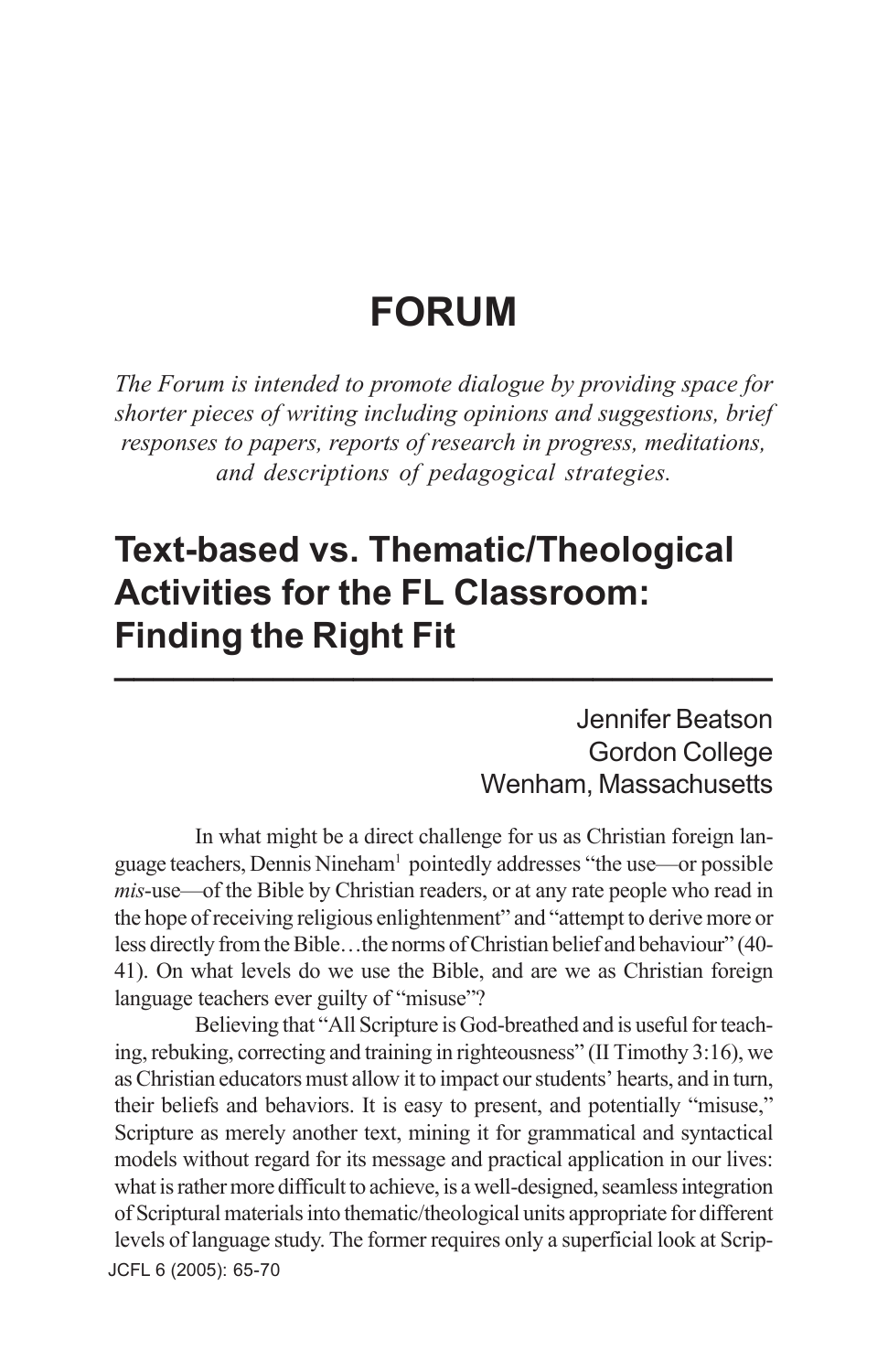ture. The latter requires a much deeper examination of the text and an application of its principles for the cogent presentation of our faith journeys, and an exploration of ethical issues.

I wish to pose a challenge that we FL teachers not content ourselves with only introductory, comfortable activities without ever arriving at matters that would shape the beliefs and behaviors of our students. I briefly sketch some activities I have explored in my own classroom and evaluate their effectiveness. I present some problematic issues, mainly extra-linguistic in nature, which may surface when moving towards a more thoughtful integration of themes/theology.

### **Methodologies**

Text-based activities such as Scripture reading and passage memorization, Christian songs or praise choruses, and prayer and devotionals, not to mention routine instruction, provide effortless ways of using "Christian" content in the target language. Many of these activities could be deemed "addons," for, in and of themselves, they neither change nor challenge the traditional FL curriculum. Even if they afford students the opportunity to absorb the structures and to increase/practice their comprehension, their mere appearance in the FL classroom does not necessarily privilege the text as the Living Word.

In an attempt to make the connections between text and themes/ theology more evident in my own Spanish classes, I have created units designed to expand my students' mastery of vocabulary and structures they will need in order to discuss issues of faith and worldview in Spanish. For example, in the second- and third-semester Spanish courses, students learn to speak about their faith journeys as a way of personalizing and reviewing the preterit/ imperfect and compound tenses. My intermediate students cull the Psalms for relevant vocabulary and grammatical models for communication in religious contexts and keep a prayer journal.2 In the Advanced Conversation course, students are given repeated opportunities to explore issues of faith in small groups by examining Christian responses to current news events. During the Current Events unit, students not only follow one major news article (such as the crisis in the Anglican Communion, Gay Marriage, and the 2004 US Presidential Elections) on CNN *en español*, but also track the story from at least two foreign (non-U.S.) news sources. In this way, they acquaint themselves with the sequence of events and pertinent vocabulary, and broaden their perspective. Lastly, students prepare discussion questions and Biblical passages in-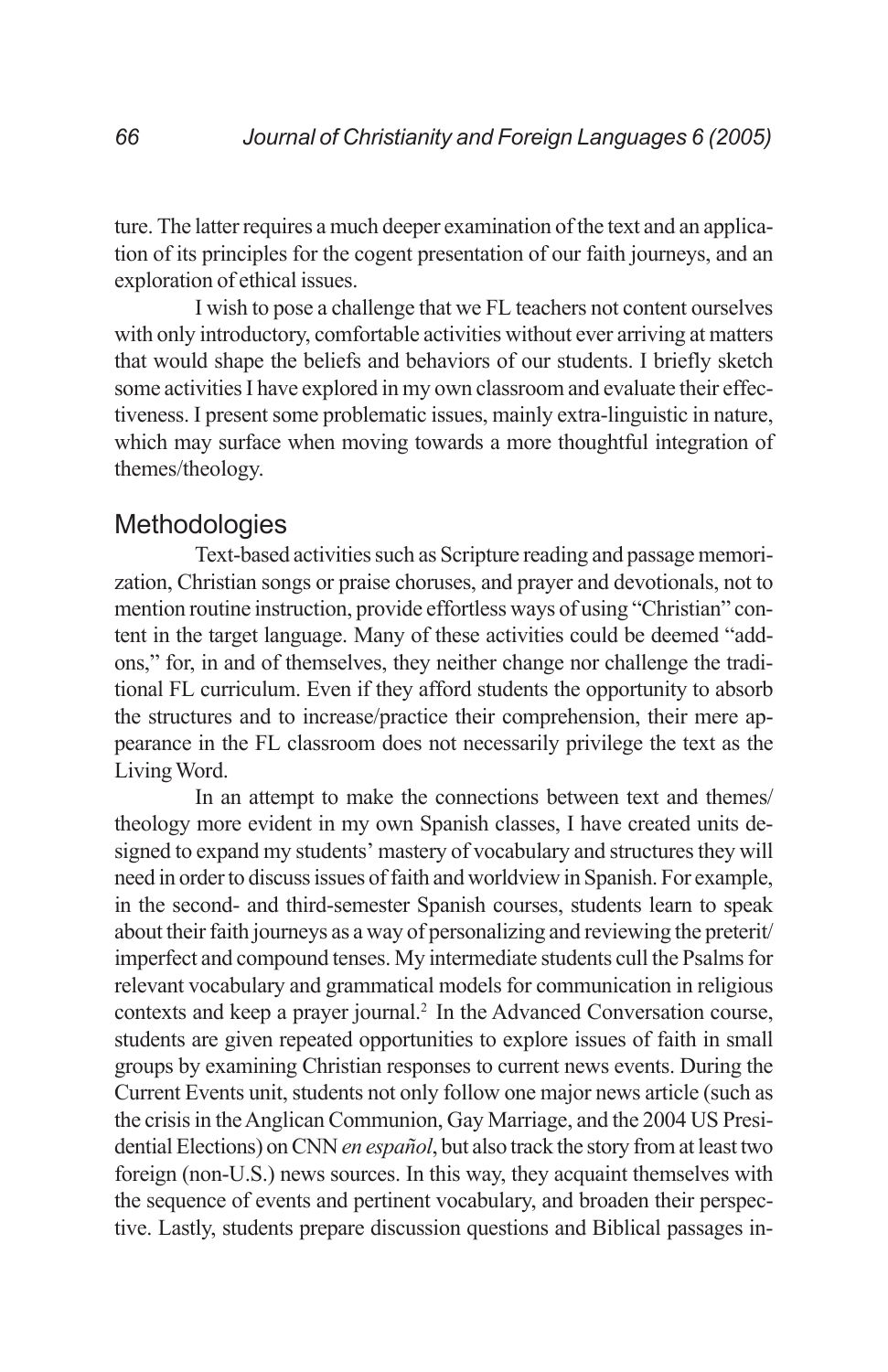#### *Beatson*

tended to probe and expand their classmates' thoughts on the matters.

#### **Effectiveness**

Although students generally make tremendous linguistic gains during these units, and end-of-semester course evaluations record that students have both enjoyed and appreciated the activities, I have been disappointed by what I perceive as a lack of depth in their interactions with each other and in the final products they submit. All too often, their projects reflect that, instead of assessing, elaborating and communicating a deeper, sustained Christian perspective, students are far more comfortable engaging in inadequate substitutes such as:

- limiting their expressions to undeveloped, simple structures,
- repeating the viewpoints of Christian experts and scholars in the field,
- relying on commonplaces reflecting widely held, mainstream views, or
- skirting "gray" issues, redefining them in simpler black and white terms.<sup>3</sup>

Given that the units are expressly devoted to equipping students linguistically, I will dismiss the possibility that students feel unable to express themselves and articulate their own opinions as clearly as they would in English due to language barriers. Rather, my suspicion is that students are resistant to or tentative about making public their own views in the FL due to extralinguistic developmental issues. Although it is hard to ascertain precisely what those issues are, several possibilities come to mind: fear, lack of personal confidence, or inadequate preparation to engage sophisticated arguments. Regardless of the reasons behind their developmental lag, it remains clear that our task as Christian educators is to urge students on to the next level of their faith, by meeting their needs, be they linguistic or perhaps more conceptual or affective in nature.

### Additional Issues: Students resist being graded on their faith.

My students have resisted the idea that both the content and the articulation of their faith statement or position on an issue will be evaluated because they feel their Christianity and their salvation are being scrutinized. In their terms, "faith shouldn't be graded." Thus they would be far more comfortable were the assigned topic neutral rather than personal.

For example, in the prayer journal activity, I have heard mutterings from students that I am grading them on their spirituality. I referred them back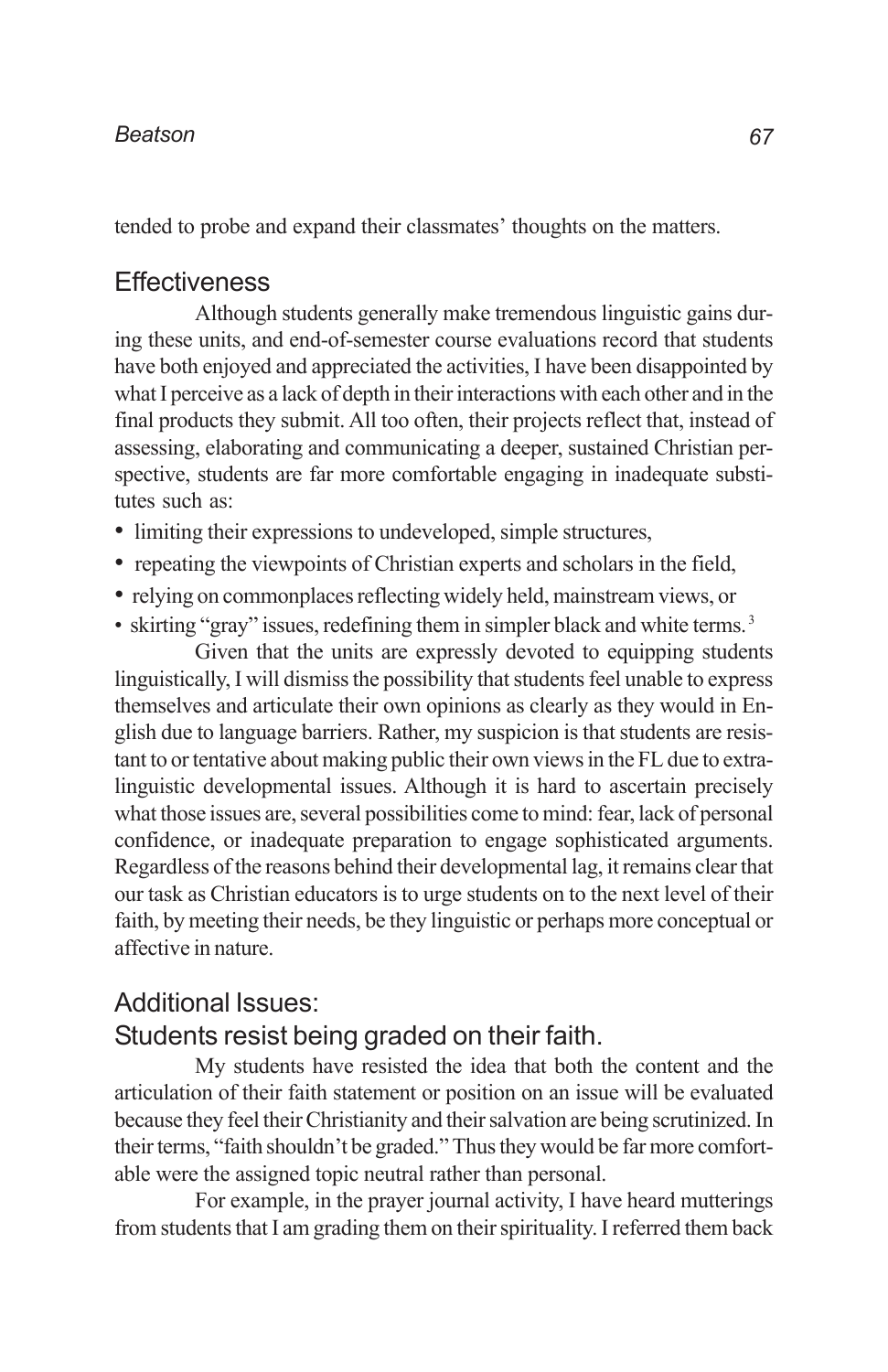to the grading rubric for this assignment, which was developed using the OPI proficiency scale. The rubric offers the following descriptors for the highest categories: "High level of sophistication, showing mastery of all tenses and moods; attempts to form constructions covering hypothetical situations with paragraph-level development." The middle range of the scale shows student speech characterized by "typical/model present subjunctive constructions and all verb tenses, but with minor difficulties. No sustained, prolonged or supported paragraph-length thoughts" or confined "to accurate, yet simpler, sentences and constructions, mainly to form lists (such as *Gracias por*… with little elaboration)." When presented this way, it is easier for students to observe that the grade depends not on content, but rather on elaboration, since that is the marker for linguistic sophistication. It becomes less a matter of what students write, but of how much and/or how well they write it. When learning outcomes and grading criteria are clearly stated, students know what role their expression of faith versus their language skills plays in relation to their grades.

### Students need space for both product and process.

Students require sufficient space to articulate what they are learning and the intellectual and affective effects it has on them. At times, the activities I design are focused on improving the rote language skill of the students. One such linguistic transformation activity I have students perform during the prayer unit involves changing the list of things God has done (present perfect or preterit verb form) into an expression of thanks (Gracias por + infinitive).4 This drill merely targets the practice of the grammatical concept, not development of a reasoned, cogent argument or thesis. If, as stated above, the unit is conceived to address both content and language, then students must be given adequate time and space to think through their views. Ideally, then, all tasks would spiral from the mechanical, concrete level to the abstract, conceptual level. So in the case of the Thanksgiving activity, students would eventually be encouraged to expand upon their "Thanks for sending your Son" by sharing a reaction or anecdote about why they are thankful God did this. In this way students would combine the linguistic with the personal.

#### Students need guidance.

When plumbing the depths of their faith, students also need direction and reassurance. Activities designed to help them process their learning can serve as intermediate steps through which to guide students. In this way,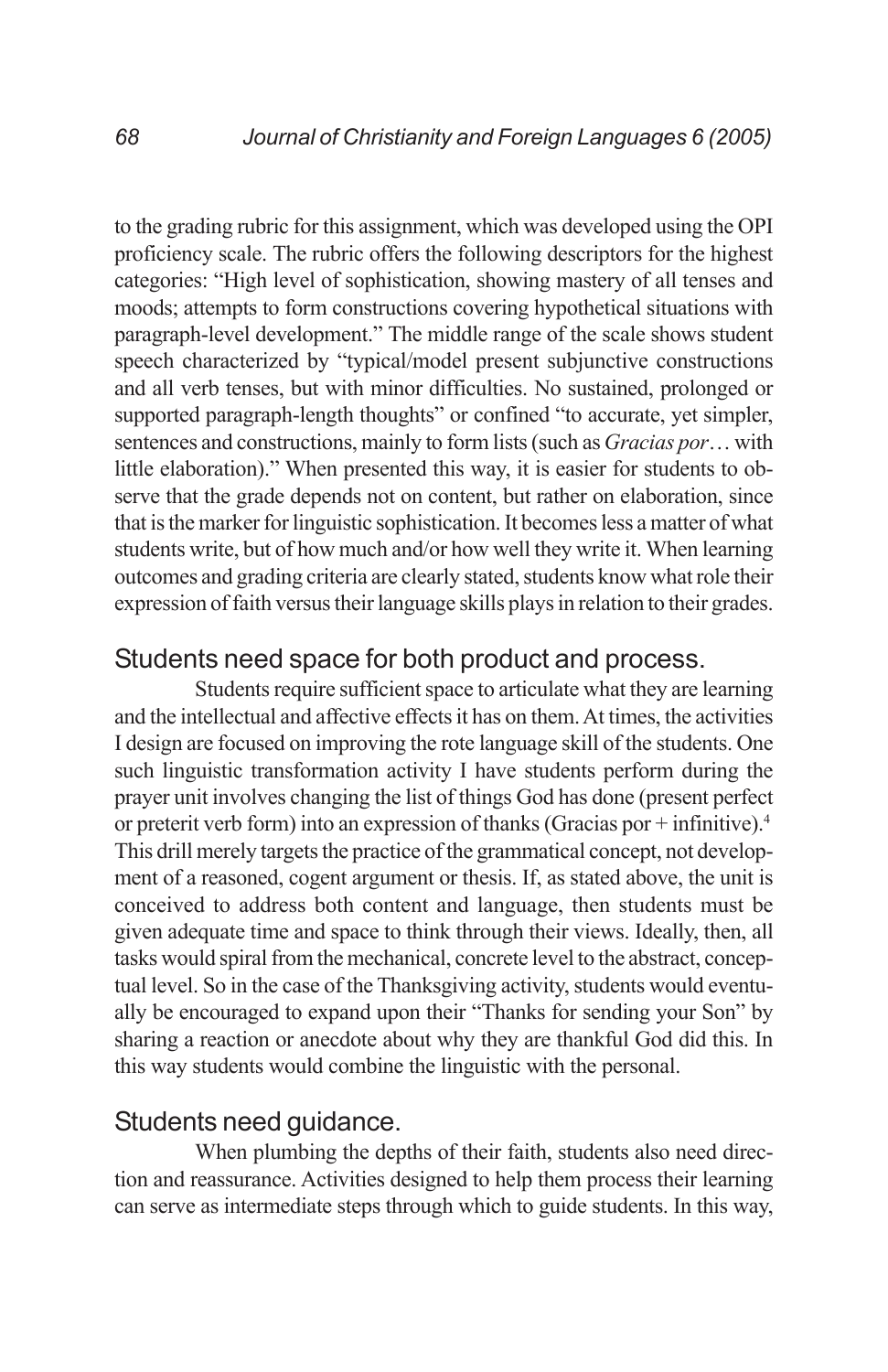#### *Beatson*

even those who consider it unjust to be graded on spiritual development would, in the least, be afforded the opportunity to seek direction in developing a more substantiated worldview. Likewise, a processing component provides a venue through which to redirect those students who were merely repeating an expert view as opposed to internalizing it. Astute students know that it is easy to "talk Christian-ese" even without fully comprehending or embracing the meaning behind the words. Students quickly grasp the lingo, even in a FL, without necessarily having to think it through and make it their own, and pay lip service to the terms without internalizing and interacting with the content.

For example, the student whose prayers initially only list items under the Thanksgiving component, can be encouraged to elaborate the list with a more sophisticated structure or to rework these conceptually juvenile thoughts into one of the other categories. Remaining in the Thanksgiving category, the simplistic phrase "Thanks for sending your Son" can be reworked into "Thank you that you sent your Son" (a subjunctive construction). Moving to the category of Adoration, the phrase can be modified into a personal reaction of "It is marvelous that you sent your Son" (also using the subjunctive). A lengthier exposition of this basic idea would implement both greater linguistic mastery and deeper theological content, as in, "Had you not sent your Son to die for us, we would still be enslaved to sin."

In the Current Events unit, a student who, by turning the discussion into a debate over homosexuality, sidesteps the issue of rights and benefits afforded in gay marriage can be redirected to the topic at hand through Biblical passages on caring for the marginalized and oppressed. Likewise, the international student who declines participation in the same debate because, "In my country we don't have homosexuals," can be invited to see himself as part of a global community where issues are not geographically-contained.

#### **Conclusion**

As FL educators at a Christian college we are responsible not only for increasing our students' factual knowledge and skills in the language, but also for shaping and encouraging their spiritual growth. It is all too easy to shirk this duty, which may lead to the false expectation that students are ready for spiritual depth without guidance. But as we move them from text-based "add-on" activities to more integrated themes and theological discussions, we must give them feedback on the process and encourage them to produce a deeper product. The result will be a fuller integration of their faith with classroom assignments, moving ever closer towards receiving religious enlighten